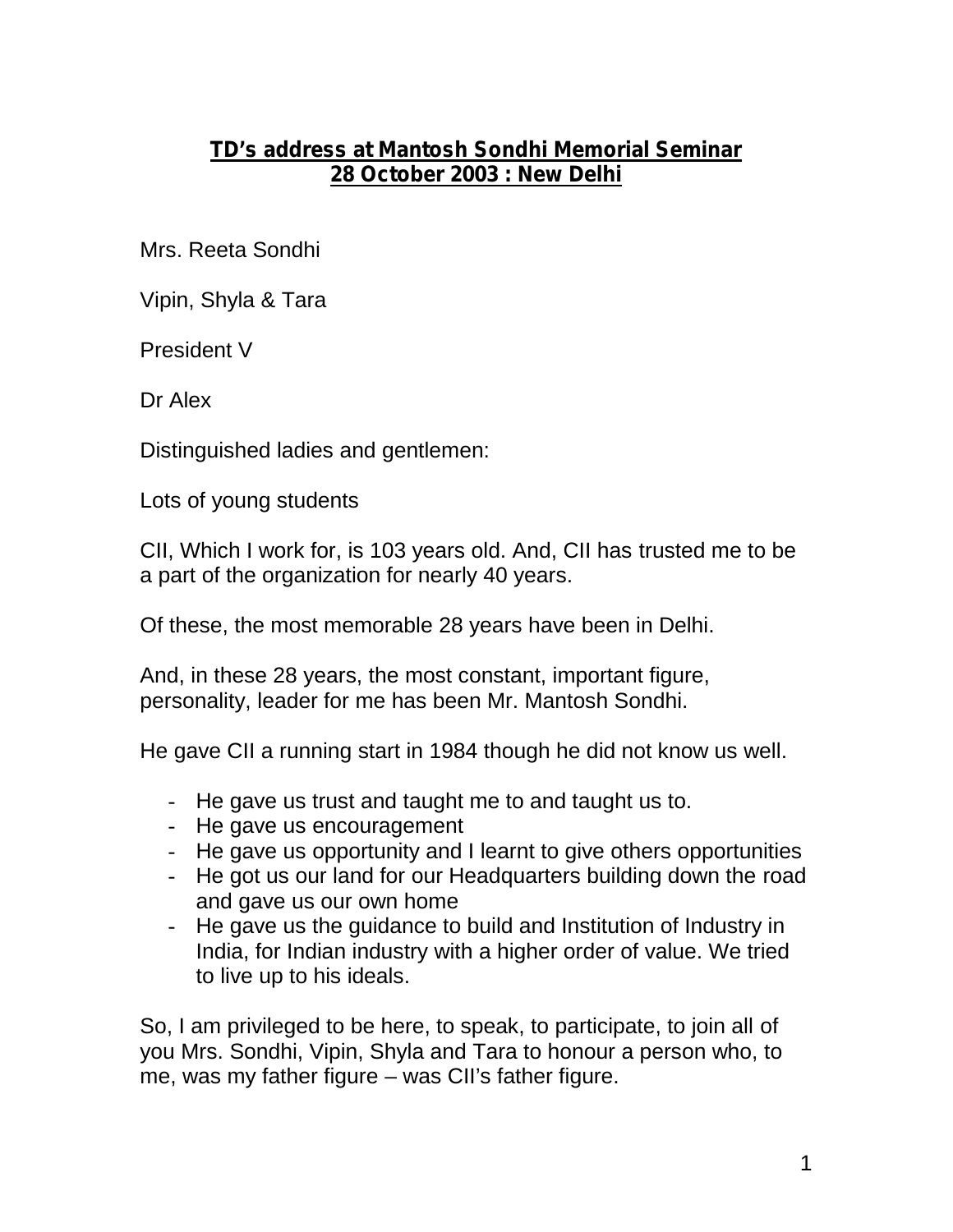Mr. Sondhi was deeply concerned about Indian industry, its growth, its problems, its efficiency, its future.

He shared his thoughts with me. He shared the pain that Industry went through.

He would have been so happy to see industry's performance today. He is smiling gently.

But, in looking at Indian industry, today, one has to look at the world.

The advanced countries are in difficulty.

Growth is not easy.

Job creation is not easy.

Plus, the huge security concerns. So, the trade, high growth countries are in new pain. Only China is.

In this environment,

India is positioned a little differently.

Indian industry is past the phase of a protected, regulated, controlled economy.

And, it is past the pain of low growth and restructuring of the 1997 – 2002 period.

Today, we have a competitive, confident Indian corporate sector which has learnt many hard lessons and taken many hard knocks.

But, what do we see ahead?

7 issues

- 1. new competition
- 2. new price pressures
- 3. New technology development domestically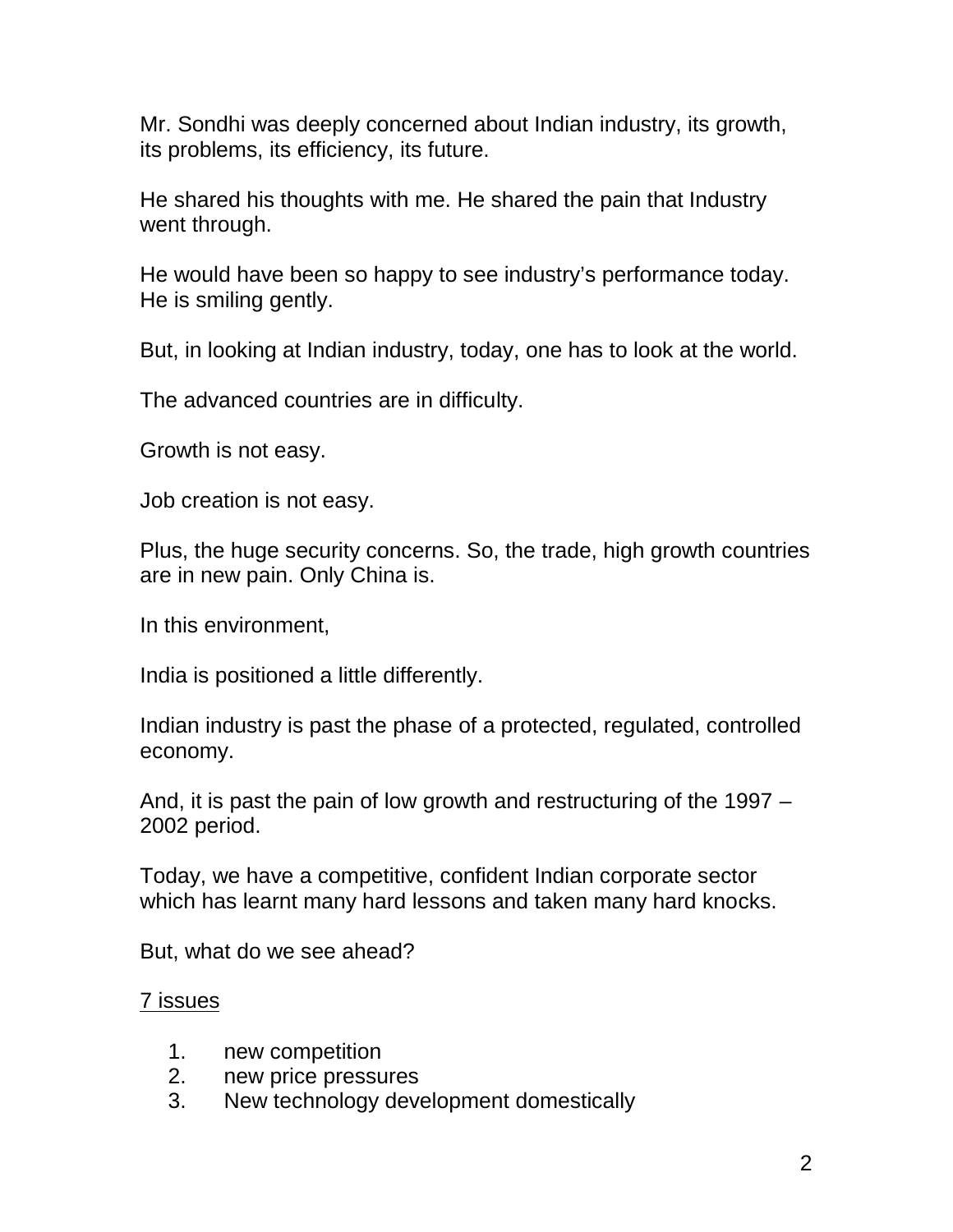- 4. new imports (FTAs)
- 5. New freedom
- 6. New responsibility especially CSR
- 7. new challenges and problems

And, how is Indian industry coping – managing?

Actually, in 9 different ways.

Adapted from Jairam Ramesh's diagnosis:

First, building companies of global scale, e.g. Hero Cycles, Bajaj Auto.

Second, global outsourcing in manufacturing – e.g. SFL, BFL

Third, Investing o/s. e.g. Tata Tetley, Ranbaxy, ONGC, IOC

Fourth, Exporting computer software and services e.g. Wipro, TCS, Infosys

Fifth, Labour intensive industry going international e.g. Gems & Jewellry, Leather, textiles

Sixth, creating R&D centers for the world in India e.g. Unilever, GE

Seventh, building  $1<sup>st</sup>$  class technology here e.g. TVS, Tata (Indigo)

Eighth, clusters of SMEs of excellence, e.g. Ludhiana, Tirupur.

Ninth, Developing rural economies and markets, HLL, ITC

These are some pictures I see before me.

And, all of this made Mr. Sondhi very proud.

But, there is another dimension of India; our people:

2 million Engineering graduates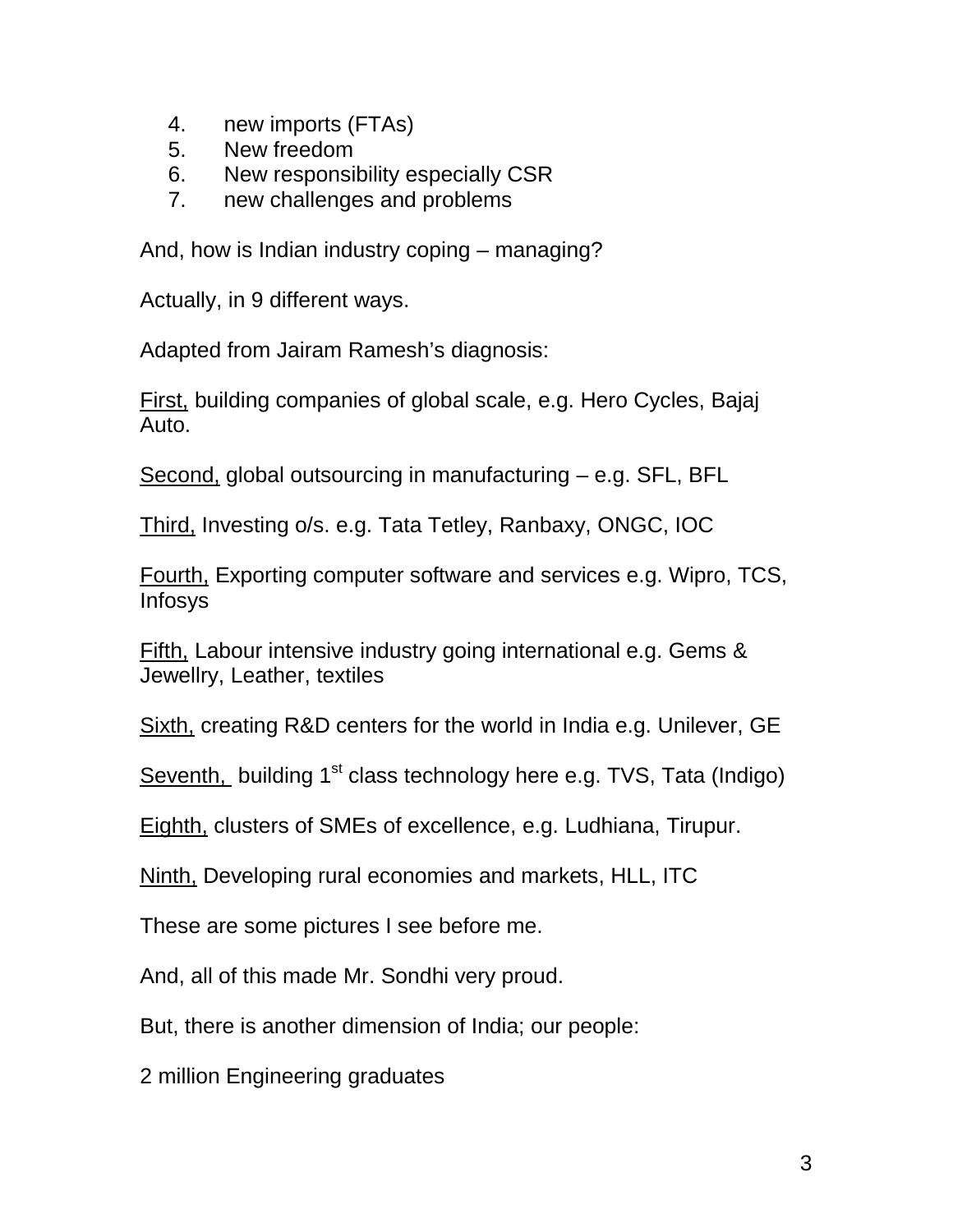4 million software professionals

19 million English speaking graduates

And growing in number

And, they are competitive in cost and quality worldwide.

And, the Public Sector which Mr. Sondhi served with distinction and so well, is showing leadership in strategic sectors such as oil, gas, power, space, heavy engineering, steel, etc.

If they are given more freedom, they will do even better because the people in PSUs are excellent.

They need space, trust and opportunity.

For me, The public sector has a very important role even now, even in the future. I truly believe this as Mr. Sondhi did.

Of course, we are bashing in the glory of our IT and services sector.

But, the big new news is that Indian manufacturing Industry has turned around.

A tribute to the Engineer – Manager, Mr. Mantosh Sondhi

And, we can emerge as the second factory to the world, after China. And, may be 10 years hence, the  $1<sup>st</sup>$  F of the world.

Because, we have the greatest asset of all – young people.

The finest in the world in spite of weaknesses in our systems.

A human resource of youth especially women, at a time when many countries are faced with ageing populations.

This century will witness a new phenomenon.

- A young confident India